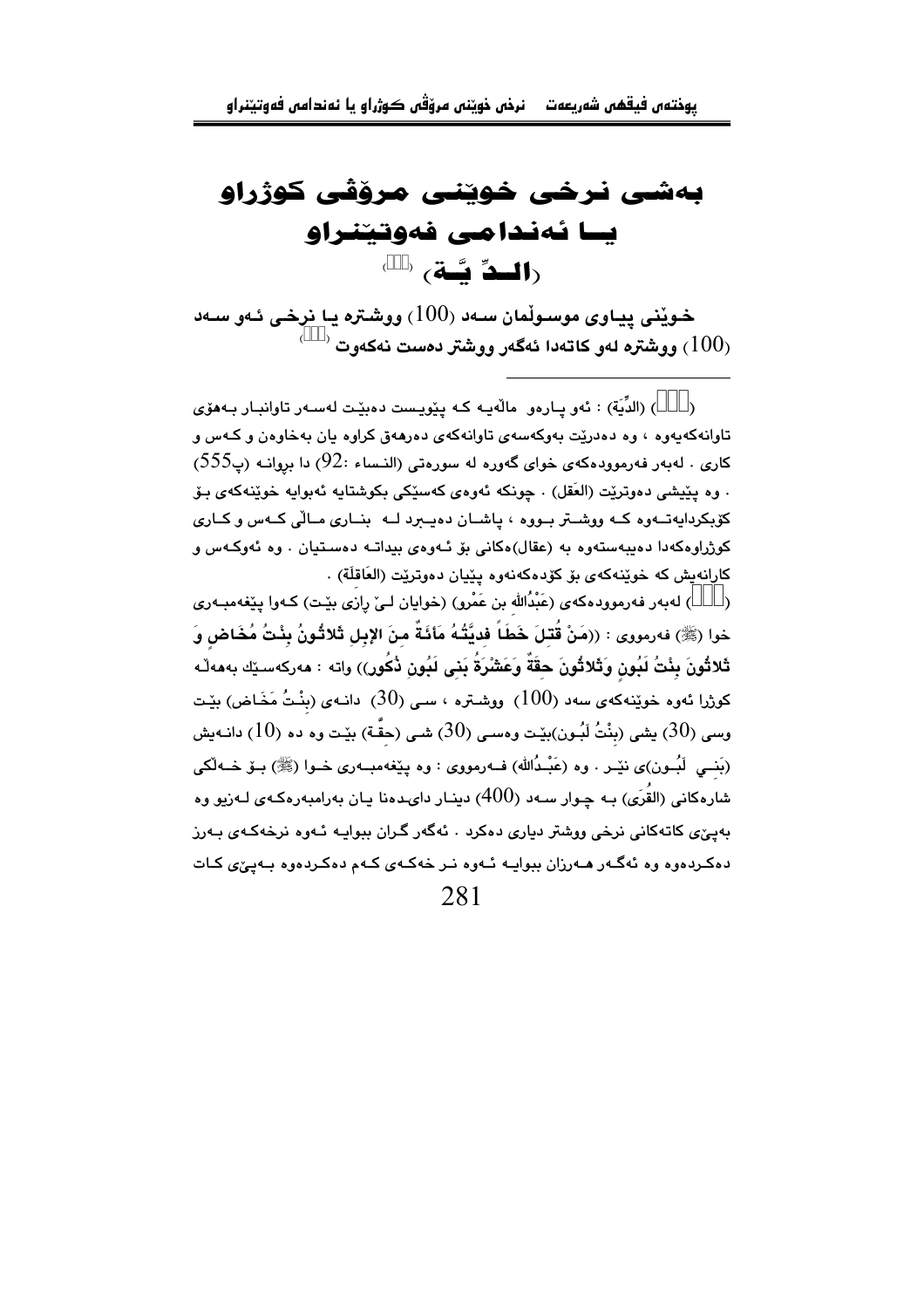جا له كوشتني هەڵە لەشێوەي قەست دا وه كوشتني قەستيش دا — ئەگەر خاوهنهکهی به يارهی خوێن رازی بوو – خوێنهکه ئهستوور دهکرێتهوه ،  $\left( \begin{array}{c} \circ \hspace{1mm} \circ \hspace{1mm} \circ \hspace{1mm} \circ \hspace{1mm} \circ \hspace{1mm} \circ \hspace{1mm} \circ \hspace{1mm} \circ \hspace{1mm} \circ \hspace{1mm} \circ \hspace{1mm} \circ \hspace{1mm} \circ \hspace{1mm} \circ \hspace{1mm} \circ \hspace{1mm} \circ \hspace{1mm} \circ \hspace{1mm} \circ \hspace{1mm} \circ \hspace{1mm} \circ \hspace{1mm} \circ \hspace{1mm} \circ \hspace{1mm} \circ \hspace{1mm} \circ \hspace{1mm} \circ$ 

نرخهکهي دهگزرسا ، جا نرخي لهسهردهمي پێغهمبهري خوا (ﷺ) دا لـهنێوان چـوار سـهد ربنار تا هەشت سەد (800) دىنياردا يېۋا يان پەرانپەرەكبەي لەزىۋاھەشت (400) هەزار (8000) درهەم . وه يێغەمبەرى خوا (ﷺ) بريارى دا بۆ ئەوەي مانگاي ھەيە كـەوا دووسهد (200) مانگا بدەن و وە ئەويش شەكى ھەيە ھەزار (1000) شەك بدات [رواە ابن ماجه (2630/878/2) و النسائي (4801/42/8) و ابـوداود (4/رقـم/4541) القـسم الاول منــه ، وهـو حـديث  $\cdot \left[ (2128)$  الحسن بروانه صحيح ابن ماجه

وه(بنتُ مَخَاض) مێنينهى ووشترى تهمهن يهك سالّه يێـى نابێتـه دوو سـالْ . (بنْـتُ لَبُون ) مبينه ي تهمهن دوو سالَه بيِّي نابِيّته سيّ سالٌ (إِبْنُ لَبُون) نثِرِه كهيهتي وه (حقَّة) مێنینهیـه کـه سـێی تـهواو کـردووهو پـێی نابێتـه چـوار سـالْ . وهـهـهر لـه (عَبْـدُالله بـن .<br>عَمْرو)هوه دهگێرنهوه (خوايان ليِّ رازي بێت) کهوا فهرمووي : (نرخي خـوێن لهسـهردهمي ینِغهمبهری خوا (ﷺ) ههشت سهد (800) دینار بوو وه ههشت هـهزار (8000) درهـهم ، وه خويني خاوهن كتيبهكان لــهو رۆژهدا نيـوهي خـويني موسـولمانان بـوو . فــهرمووي : جاکه (عُمَر) بوويه (خَليْفَة) ههستا و وتاري داو فـهرمووي : بهراسـتي نرخـي ووشـتر گـران نووه ، جا (عُمَر) هەزار (1000) دېنارې پېريست کرد لەسەر ئەوانەي ئالتونيان هەبە وە ئەوانەيش زيويان ھەيە دوانزە ھەزار (12000) درھەم …) [رواه ابوداود (4/رقم/4542) وھـو حديث حسن بروانه الإرواء (2247)].

) لهبـهر فهرموودهكـهي (عَبْـدُالله بـن عَمْـرو) (خوايـان لـيّ رازي بيّـت) كـهوا  $\lambda$ فـهرمووي : يێغهمبـهري خـوا (ﷺ) لـهرۆژي (فَـتْح)ى (مَكَّـة) دا فـهرمووي : ((أَلَمَا إِنَّ ديَـةُ الخَطَأ شَـبْهُ العَمْد — مَاكـانَ بِالـسَّوط وَ العَـصـَا — مَائَـةٌ مِنَ الإِبلِ مِنْهَا أَرْبَعُونَ فِي بطُوبْهَا أَوْلادُهَـا)) واته : بزانن كهوا خويْني كورْراوي هەلّە لەويتنەي قەست ، ئـەوەي بـە قامچی و دار بێت سهد (100) ووشتره ، چـل (40) دانـه $\,$  بهچـکهکانی لهسـکی دابێـت 282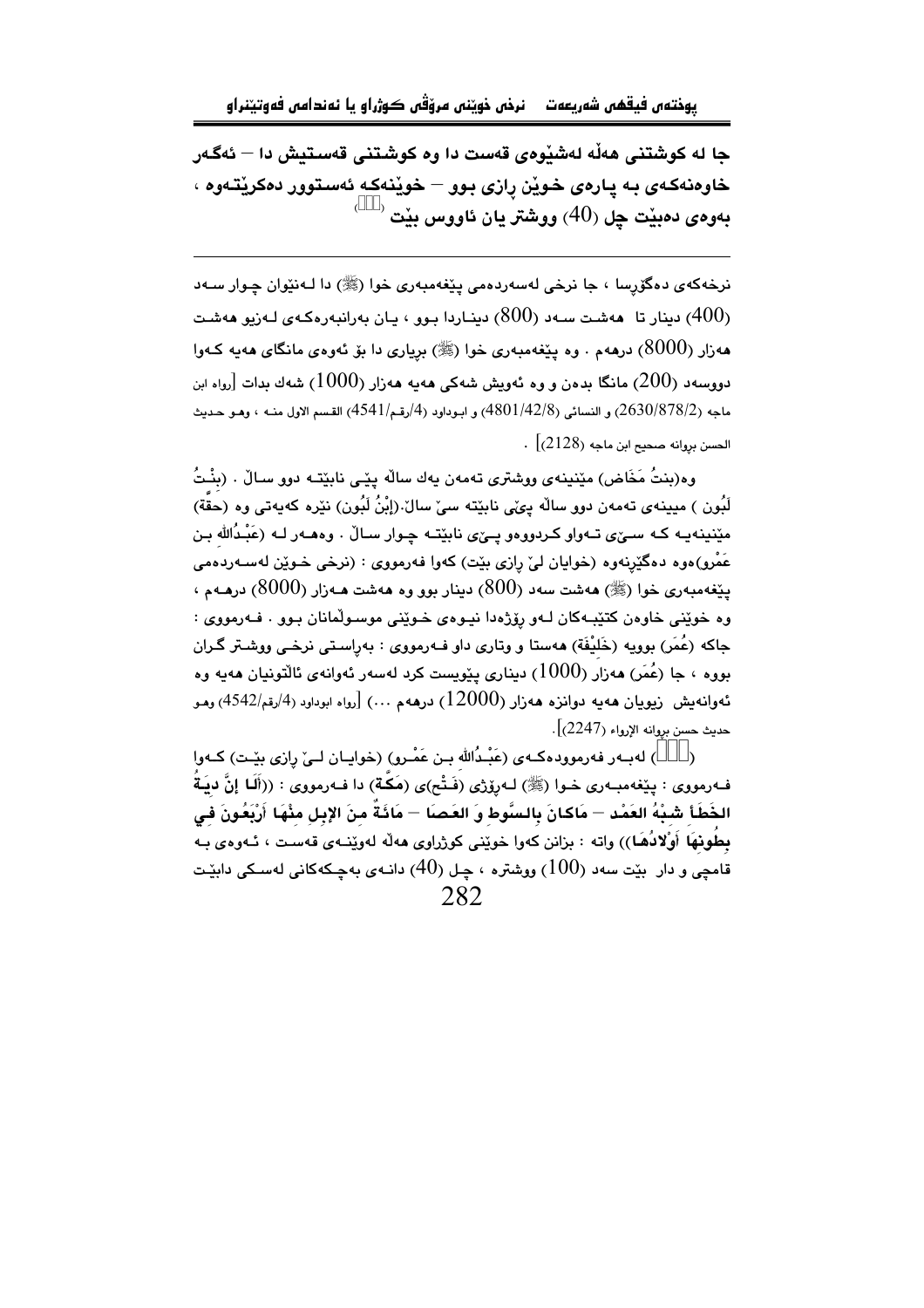يوختەن فيقھن شەريعەت دنرخن خويننن مرۆڤن ڪوژراو يا ئەندامن فەوتيننراو

وه خـويْنى (أَهْـلُ الذِّمَّـة)  $\hspace{0.5cm}$  نيـوهي خـويْنى موسـولْمانانه  $\hspace{0.5cm}$ وه پـارهى خــوێنی ئــافرەتيش نيــوەی پــارەی خــوێنی پِيــاوه و هــەروەها لــەو ئەندامانەيشىدا كەلە سىقيەكى (ــــ) يارەي خوين بەرەو سەرەوەي بەر

رواه ابو داود(4/رقم/4547) وابن ماجه (2627/877/2) والنسائي (41/8) وغيرهم وهو حديث صحيح بروانيه  $\vert$ الأرواء(2197) وصحيح ابن ماجة (2126) .

) (أهـلُ الذِّمَّـة) ئـهو خـاوهن كتێبانـهن (أهْـلُ الكتَـابِ) كـه لـهژێِر دهسـهلْاتي  $\lambda$ دهولْـــهتي ئيـــسلام دا دهژيـــن و ســـهرانه(جزيــة) دهدهن ، وهك جوولهكـــه (اليهـــود) و گاوورەكان (النصارى) .

) لهبـهر فهرموودهكـهى (عَبْـدُالله بـن عَمْـرو) (خوايـان لـيٌ رِازي بيّـت) برِوانـه  $\rightarrow$ (پ572) . وه فەرموودەكــەي تــرى (عَبْـدُاللَه بـن عَمْـرو) (خواپــان لــي رِازى بێـت) كــهوا يِيْغهمبـهري خـوا (ﷺ) فـهرمووي : ((ديَّةُ المُعَاهَد مْصنْفُ ديَّةُ الحُرِّ)) واتـه : پـاره $\zeta$ خوێنی کهسێك که خاوهن پهيمان بێت نیوهی پـارهی خـوێنی موسـوڵمانێکی ئـازاده [ږواه ابوداود (4/رقم/4538) والترمذي (1413/25/4) والنسائي (45/8) وابن ماجه (2644/883/2)] ولفظه ((أنّ رَسُولَ الله (ﷺ) قَضَى أَنَّ عَقْلَ أَهْلُ الكتَابَيْنَ نصْفُ عَقْلِ المُسْلمينَ وَهُمْ اليَهُود والنَّحْصَارَى)) [وهو حديث حسن بروانه الارواء (2251) وصحيح ابن ماجه (2139)].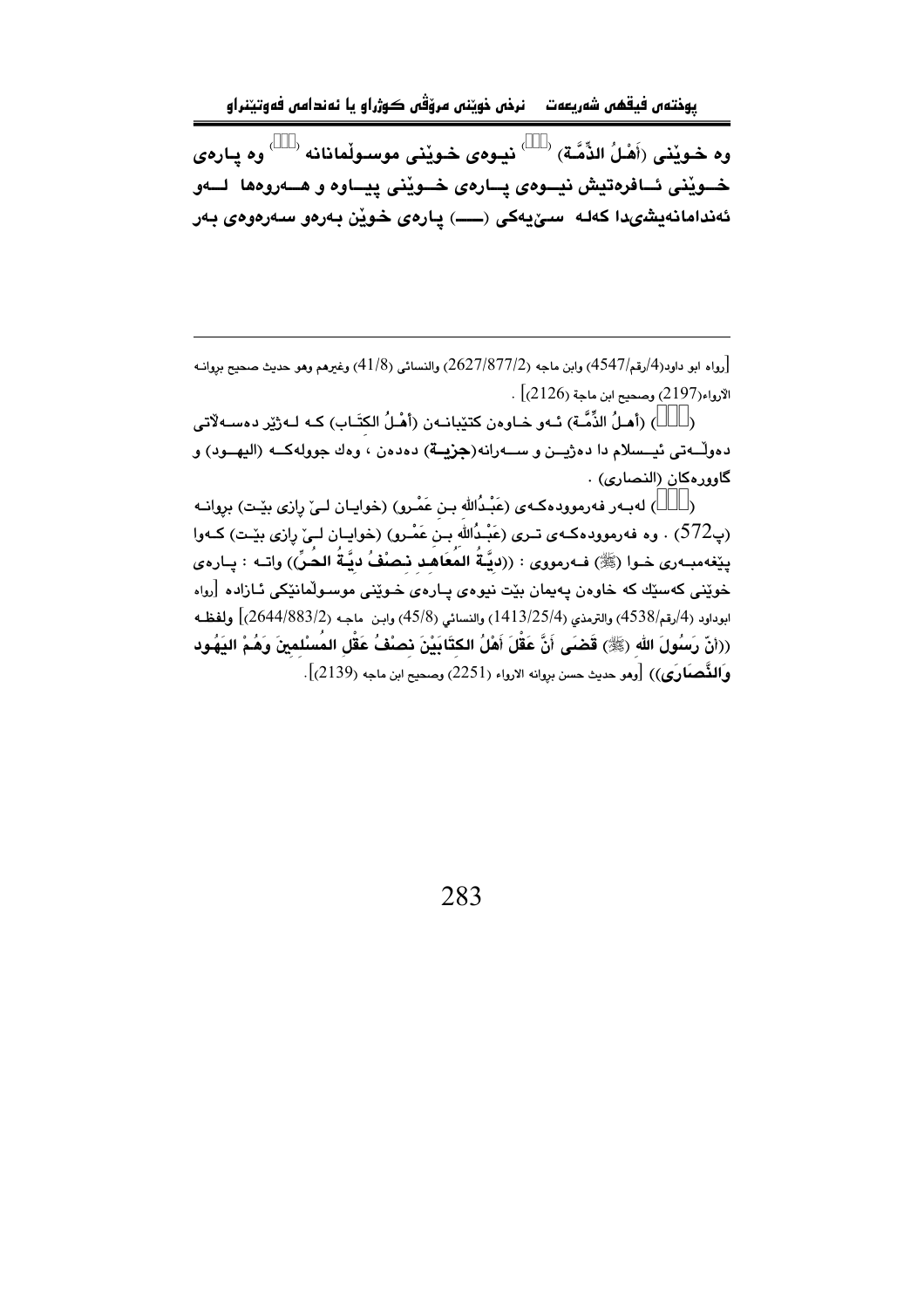دەكەوێت $\sim$  ْبەلاّم لەوانـەى دا كەلەسـێيەكى پـارەى خـوێن كـەمترى بـەر دهکهوێت ئهوه ههر وهکو پياو وايه <sup>، ‹</sup>

) لەبەر (أَشْر)ەكەي (شُريح) (رەحمەتى خواي لـىٰ بِيْت) كـەوا فـەرمووى :  $\mathcal{L}$ (عُرْوَةُ البَارقي) لهلايـهن (عُمـر)هوه هـات بـۆلام ((كـهوا برينــي پـيـاو و ئـافرهت لــه ددان و برينٽِك دا كه ئٽِسقان بخاتـه دەر وەكـو پـهك وان – لـه نرخـى خوێنهكهىدا – وه لـهوه زيـاتر ئــهوه خـوێني ئــافرهت لهســهر نيــوهي خـوێني پيــاوه [رواه ابـن ابـي شـبية ڧ مـصنفه (7546/300/9) باسناد صحيح بروانه الإرواء (307/7) وهههر (ابن ابي شبية) له (علي بن ابي طالب) و (عبدالله بـن مـسعود) بـشەوه ئەمــە دەگێرێتــەوه ، ورواه البيهقــى (95/8) ايــضا باســناد صــحيح عنهمـا بروانــه الإوراء  $\frac{1}{307/7}$ 

) لهبهر (أَثَر)هكه $\zeta$  (رَبِيْعَةُ بنُ أَبِي عبدالرحمن) كهوا فهرمووى : ((پرسيارم لـه  $\lambda$ (سعيدُ بنُ المُسيّب) كرد كـهوا يـارهى خـوێنى يـهـنجـهى ئـافرهت چـهـنده؟ فـهرمووى : ده روشتره ، ووتم : ئەي دوو يەنجەي؟ فـەرمووى : بيـست (20) ووشـتره وتم : ئــەي (10) ووشتره وتم  $(10)$ سيٰ پهنجهي؟ فـهرمووي : سـي (30) ووشـتره ، ووتم : ئـهي چـوار؟ فـهرمووي : بيـست ویشتره ، ووتم : کاتێك که برێنهکهی زیاتر بوو و (مُصبِبَة)ەکەی توند تربوو یارەی  $\left(20\right)$ خوێنەكەي كەمتربويـەوە؟! (سىعيد) ڧـەرمووي : تــۆ عێراقيـت؟ ووتم : بـەڵكو ، زانايەكـە دەپەوێت (إثبات)ى كات ، يان نەڧامێكە دەپەوێت ڧێريېێت . ڧەرمووى : ئەمـە سـوننەتە كوري برام [رواه مالك في الموطأ (860/2) والبيهقي (96/8) واسناده صبحيح بروانيه تحقيق محمد صبحي  $\sim [663/2)$ الحلاق على الروضة الندمة (663/2)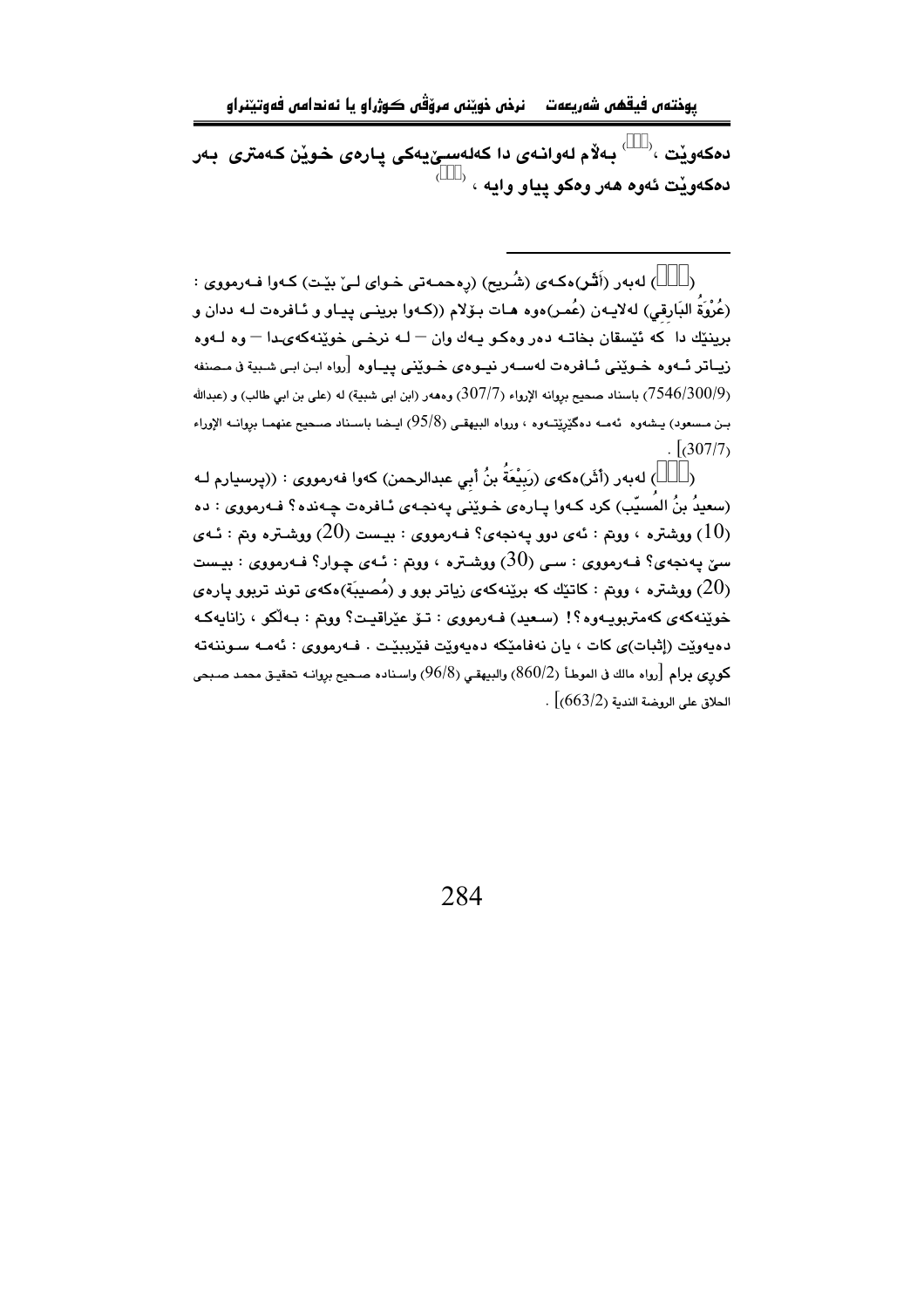وه له ئەندامەكان دا ئەگەر بيبرينقەوه يان وەكو يەكى بخات <sup>( )</sup> لەوانەى دا که هەريەك دانە لە لاشەي مرۆۋ دا هەيە ، يارەي خويْنيْكى تەواوى لەسەرە ، وهك زمان و لووت و ئەندامى نێرينه (نكَر) ، وه ئەگەر دوو دانه لـه لاشـهدا هـــهبوو ئـــهوه هـــهردووكيان يـــارهى خــويننيكي تـــهواوي لهســـهره وههـــهر دانهپهکیشیان پارهی نیو خویْنی لهسهره ، وهك چاو و گویٌ و دهست و پـێ ، وه لههـهر يهنجهيـهكيش دا – ئـيتر دهسـت بيّـت يـان يـيّ – دهيـهكي (ــ) يارەي خويننيكي لەسەرە ، وە لەھەموو پەنجەكان دا – دەست بيْت يان يـێ – خـوینی تـهواوی لهسـهره ، وه لـه ددانـهکانیش دا لـه هـهمووی دا یـارهی خـوێنێکي تـهواو ، وه لههـهر دانهيـهکيش دا يـارهي بيـست يـهکي (ـــ) خوٽنٽڪي لهسهره ، ```

) جــونکه يــهك خــستنى مــهر ئهنــدامێکى لاشــه لــه ســوودهکانى وهکــو  $\lambda$ برینهوهیـهتی ، وه یـارهى خـوێنى برینهوهیـشى لهسـهره ، لهبـهر (أثـر)هكـهى (عَـوْف) رەحمەتى خواي لەسەر بێت كەوا فەرمووى : پياوێك بەردێكى وەشـاند بـۆ سـەر پيـاوێكى تر ، جا گـوێ وزمـان و عـهقڵ و (ذَكَر) ی هـهموو لـهكار خـست ، جـا نهيئـهتواني نزيكـي ئافرهت ببێتهوه ، جا (عُمر) (خوای ليّ رازی بێت) برياری پارهی چوار خوێنی لـه سـهر دا . [رواه ابن ابي شبيبة (9/167/943) والبيهقي (8/8) وهو حسن بروانه الارواء (2279)] .

) لهبهر فهرموودهكهي (عَمْرُو بنُ جَزْمٍ) (خواي ليّ رازي بيّت) كهوا فهرمووي :  $\lambda$ ((پێغهمبەری خوا (ﷺ) نوسراوێکی نووسی بۆ خەلکی (پمن) کـه (الفَـرَائض) و (الـسُّنَن) و (الدیات) ی تێدا بوو ، وه لهگهڵ (عَمْرُو بنُ حَـزْم) دا رهوانـهی کـرد ، جـا بهسـهر خـهڵکی (یمن) دا خوێندرابهود ، ئهمه (نُسخه)ی نوسراوهکهبه : (له (مُحمَّد)ی بێغهمبهرووه (ﷺ) بِقِ (شُرَحْبِيْلُ بنُ عَبْد كلال) و (نُعَيْمُ بنُ عَبْد كلال) و (الحَـارِثُ بـنُ عَبْـد كـلال) …….) جـا تێيدا هاتووه : (وه لـه لـووت دا ئهگـهر هـهمووی ببررێتـهوه يارهكهی يـارهی خـوێنێکی تهواوه ، وه لهزمانيش دا بيارهي خويننيکه ، وه لهههريوو ليودا بيارهي خويننيکه ، وه لهههر دوو گون دا پارهي خويننيکه ، وه له ئهندامي نيرينهدا (نَکَر) پارهي خويننيکـه ، وه 285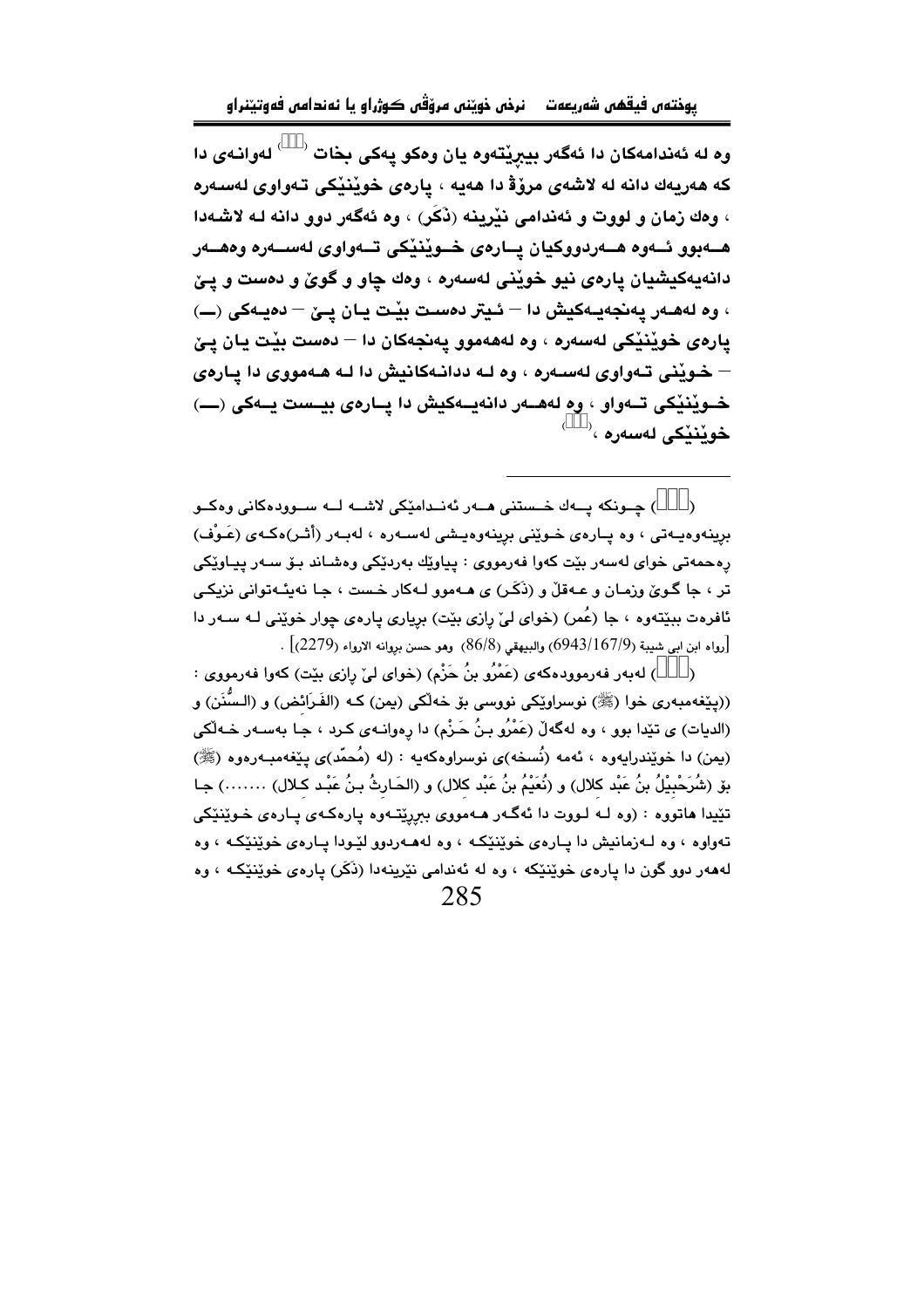وه لەبرينيش دا ئەوەي كە بگاتە مێشك يان بگاتە بۆشايى لاشە سىِّيەكى خــوّي لاي بـدات يــازده (15) ووشــتري لـهســهره ، بــهلاّم ئــهوهي كــه تــهنها دهيـشكێنێت ده  $(10)$  ووشـترى لهسـهره ، وه ئـهو برينـهيش كـه ئێـسقان  $^{\circ}$  دمخاته دمرو نايشكێنێت يێنج (5) ووشترى لەسەرە وه ئەوانـەي تـريش كـەباس نـەكراوه لەروانگـەي ئەمانـەوه كـە بـاس كـراوه

ئەندازەكەى ديارى دەكرێت <sup>‹ )</sup> وە كۆرپەى ناوسك ئەگەر لەسكى دايك دا

لهيشت يش دا پارهي خوێنێکه ، وه لـه هـهردوو چاو دا پـارهي خوێنێکه ، وهك پـهك دهست دا نیوهی یارهی خویننیکه ، وهله (المَأْمُومَة) دا سیِّیهکی یارهی خویننیکه ، وهلـه (الجَانْفَة) دا سێيەكى يـارەي خوێنێکـه ، وەك (المُنَقِّلَـة) دا يـانزدە (15) ووشـترە ، وە لەھەر يەنجەيەك لـە يەنجـەكانى دەسـت و يـێدا دە $(10)$  ووشـترە ، وەلـە ددانێكـيش دا يێنج (5) ووشـتره ، وهك (المُوَضـحَة) دا يێـنج (5) ووشـتره ، وه ييـاويش بـه ئـافرهت دەكوژرێِتەوە ، وە لەسەرئەوەي خاوەن ئالتوونە ھەزار (1000) دېنار بىدات – لـەجياتى سه د ووشترهکه —)) [رواه النسائي (3/75/8)4853) و مالك (1545/611) وهو حديث صـحيح بـشواهده .  $\sim$  (4513) رواينه الإرواء (2275) وصحيح النسائي (4513)

وه (المَأْمُومَة) : ئەو برينەيە كە دەگاتە مێشك ، تـەنھا يـەك يـەردەي دەمێنێت لـە مێشك بدات ، وه (الجَائفَة) : ئەو برينەيە كە دەگاتە بۆشاپى ناو لاشبە وەكبو ناوسك ، وە (المُنَقَلَـة) : ئـهو برينهيـه كـه ئێـسقان دهشـكێنێت و لهجیِّگـهى خـۆی لای دهبـات ، وه (المُوَضِعَة) : ئـهو برينهيـه كـه يێست و گۆشتهكهيـشى لاببـات و بگاتــه ئێـسقان ، بـهلاّم ئيّسقان ناشكيّنيّت . وه فهرموودهي تـري (صـحيح) لـهم بارهيـهوه هـاتووه بروانـه [الارواء  $\sqrt{2238}$ 

) له به ر فه رموود هکهی (عَمْرُو بنُ حَزْم) ی پێشوو بڕوانه (پ579) .

) جـونکه بـێ گومـان هـهر تاوانێـك کـه دەرهـهق بـه مرۆڨێـك دەکرێـت سـزا (عُقوبه)ی لهسهره ، جا ئهوهی که به دهق (نص)ی شهرعی دیاری کراوه ئهوه نابێت لـیٚ 286